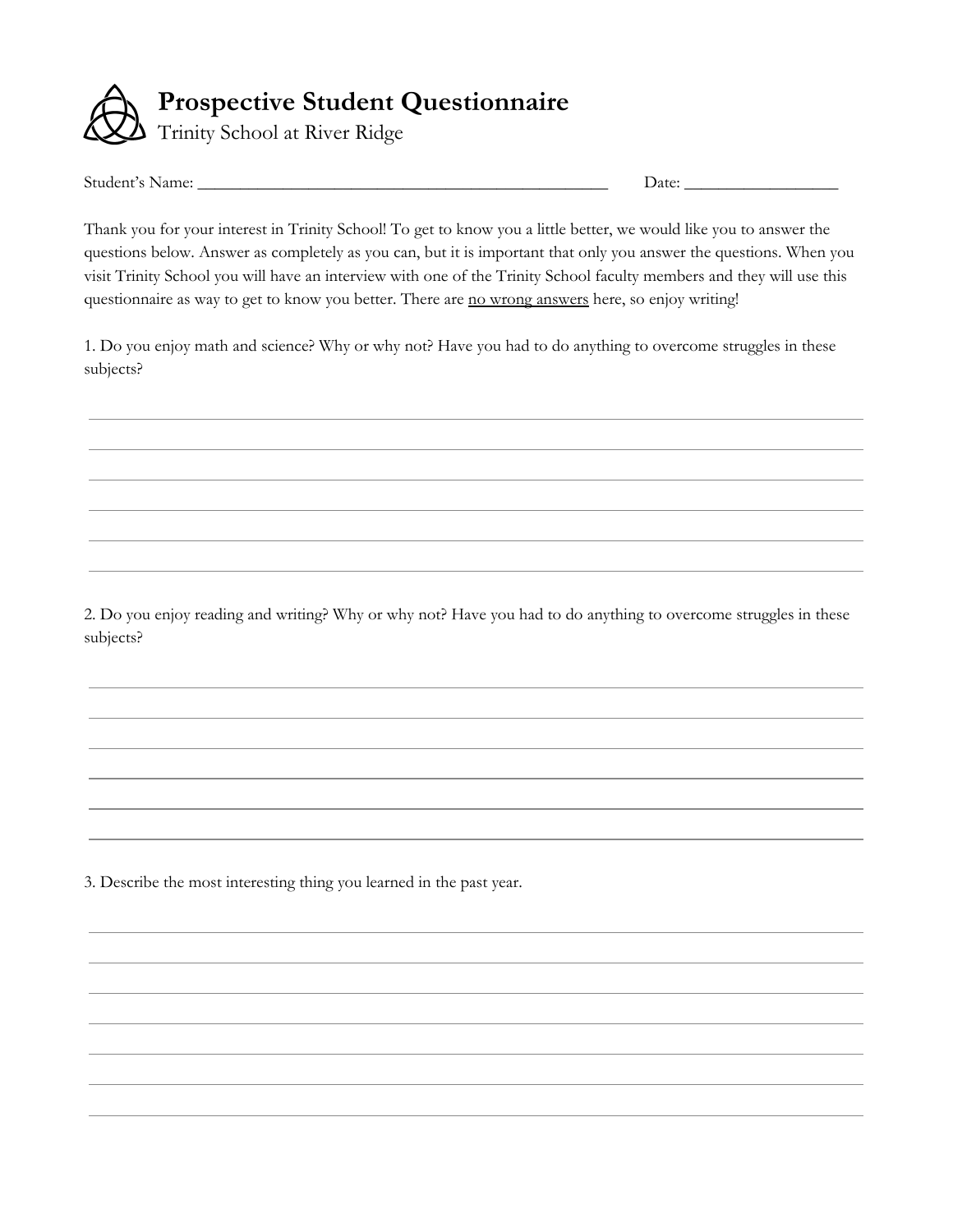| 4. Do you like to read? If so, what do you like to read? |  |  |  |  |
|----------------------------------------------------------|--|--|--|--|
|----------------------------------------------------------|--|--|--|--|

5. Describe the most recent book you read and what you enjoyed or did not enjoy about it.

6. Do you enjoy art, music, or singing? If so, what do you enjoy about them?

7. What was the best thing that happened to you at school in the last year?

8. How much homework do you currently have? Do you think you could handle two or more hours of homework every evening?